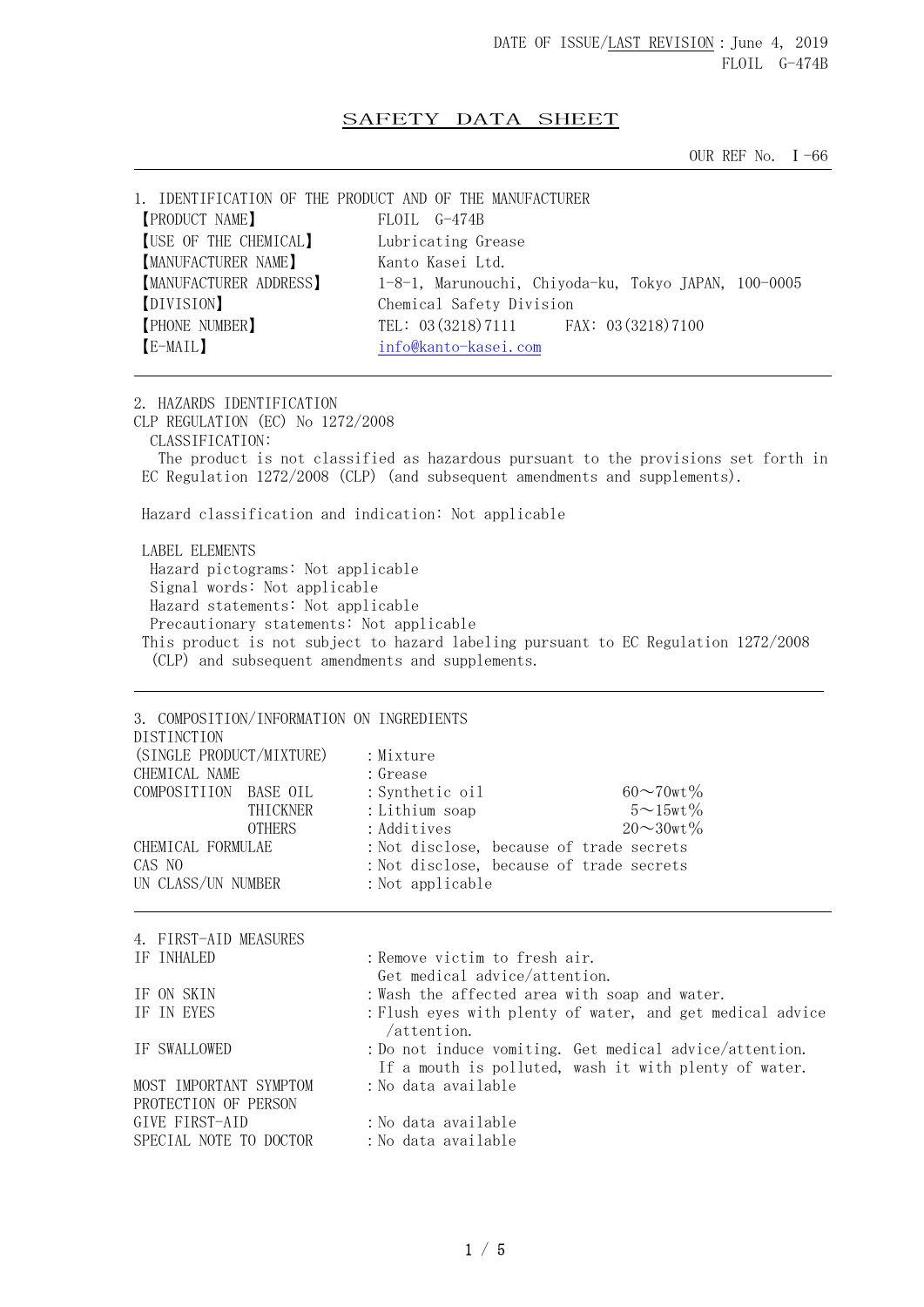| 5. FIRE-FIGHTING MESURES<br>EXTINGUISHING MEDIA                                                                             | : Use spray foam, foam, powder or $CO2$ gas<br>extinguishing media.<br>: Use powder or $CO2$ gas extinguishing media.<br>: Use foam extinguishing media.<br>: Prohibit rod-shaped water injection.<br>: No data available<br>: Cut off combustion source of fire.<br>: Sprinkle water to equipment to cool.<br>: Prohibit to enter to the scene of a fire except |  |
|-----------------------------------------------------------------------------------------------------------------------------|------------------------------------------------------------------------------------------------------------------------------------------------------------------------------------------------------------------------------------------------------------------------------------------------------------------------------------------------------------------|--|
| FIRST FIRE<br>LARGE-SCALE FIRE<br>UNSUITABLE EXTINGUISHING MEDIA<br>PECULIAR HAZARD STATEMENT<br>PECULIAR EXTINCTION METHOD |                                                                                                                                                                                                                                                                                                                                                                  |  |
| PROTECTION OF THE PERSON<br>EXTINGUISHIES FIRE                                                                              | staff.<br>: Extinguish fire on the windward side of the fire and<br>not fail to wear protector.                                                                                                                                                                                                                                                                  |  |
| 6. ACCIDENTAL RELEASE MEASURES                                                                                              |                                                                                                                                                                                                                                                                                                                                                                  |  |
| PERSONAL PRECAUTIONS<br>ENVIRONMENTAL PRECAUTIONS                                                                           | : Always wear protective equipment when working.<br>: Take care not to be drained into river and drain.<br>: If the medicine is used for the sea, it should be<br>what suits the standard in the technology that<br>provides by the transportation ministerial ordinance.                                                                                        |  |
| METHODS FOR CONTAINMENT<br>AND CLEANING UP<br>SMALL QUANTITY                                                                | : Remove source of a fire.<br>: Remove with a spatula or shovel, or absorb with soil,<br>sand or a cloth. Wipe off remainder with a cloth.                                                                                                                                                                                                                       |  |
| LARGE QUANTITY                                                                                                              | : Prevent access by roping off the perimeter around<br>the leak.                                                                                                                                                                                                                                                                                                 |  |
| AT SEA<br>PREVENTION MESURE                                                                                                 | : Prevent dispersion by creating an oil fence.<br>Scoop up or use adsorption mats to soak up.<br>When chemicals are used, these must comply with<br>technological standards as set down in ministry<br>of transport ordinances.                                                                                                                                  |  |
| OF SECOND DISASTER                                                                                                          | : Inform promptly a related organization to<br>attempt prevention and the expansion prevention<br>of the accident when leaking.<br>: Remove source of a fire and prepare extinguishing<br>media.                                                                                                                                                                 |  |
| 7. HANDLING AND STORAGE<br><b>HANDLING</b>                                                                                  |                                                                                                                                                                                                                                                                                                                                                                  |  |
| TECHNICAL MESURES                                                                                                           | : Avoid contact with flame, sparks and heated objects.                                                                                                                                                                                                                                                                                                           |  |

Do not allow unnecessary dispersion of vapor.

- :Take steps to prevent static electricity, and use conductive work clothes and shoes.
- :Remove completely it in the safety area, if the mechanical equipment are repaired and are processed.
- :Wear protector, if there is possibility of skin contact or eye contact.
- :Avoid inhalation of vapor or mist.
- :Containers must be sealed.
- NOTES : The vapor from petroleum products builds up easily as it is heavier than air. It is therefore necessary to ensure adequate ventilation and take care with fire.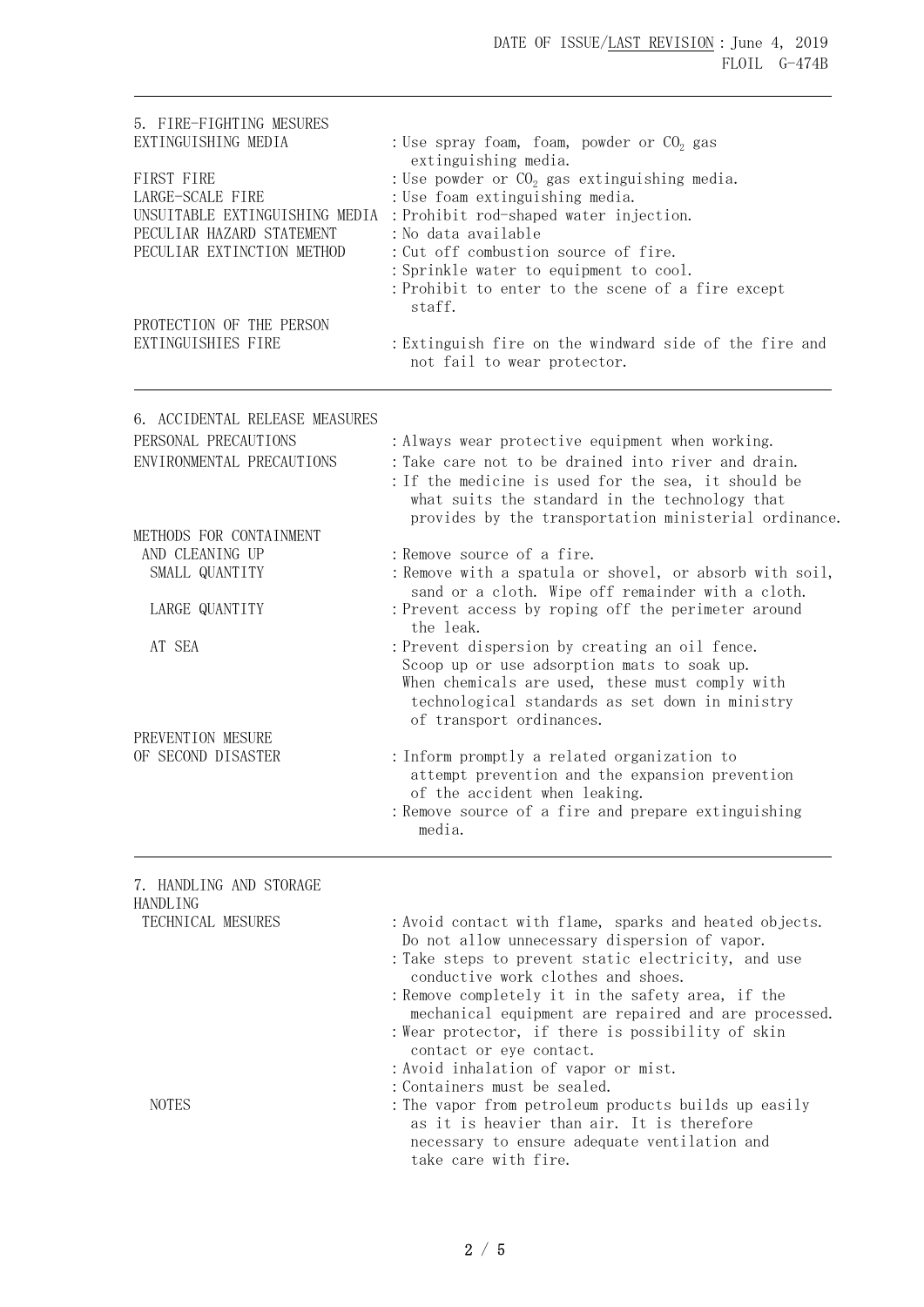DATE OF ISSUE/LAST REVISION: June 4, 2019 FLOIL G-474B

| NOTES OF SAFE HANDLING                                                      | : Handling should be done at room temperature. Prevent<br>contamination of water and impurities.                        |
|-----------------------------------------------------------------------------|-------------------------------------------------------------------------------------------------------------------------|
|                                                                             | : Avoid contact with halogens, strong acids, alkaline                                                                   |
|                                                                             | substances and oxidants.                                                                                                |
| <b>STORAGE</b>                                                              | : Protect from sunlight. Store in a well-ventilated place.                                                              |
|                                                                             | : Avoid heat, sparks, flames and any build-up of<br>static electricity.                                                 |
|                                                                             | : Electrical equipment used in the storage area must<br>have a non-explosive structure, and devices must<br>be earthed. |
|                                                                             | : Avoid contact and storing with halogens, strong                                                                       |
|                                                                             | acids, alkaline substances and oxidants.                                                                                |
|                                                                             | : Do not apply pressure to empty containers.                                                                            |
|                                                                             | : Don't cut, weld, heat, or make the hole the container.                                                                |
|                                                                             |                                                                                                                         |
| 8. EXPOSURE CONTROLS/PERSONAL PROTECTION                                    |                                                                                                                         |
|                                                                             | : If the vapor arises, ventilation equipment or                                                                         |
|                                                                             | closing of vapor source is needed.                                                                                      |
| EQUIPMENT MESURES                                                           | : The equipment for washing and the body washing of<br>eyes is set up near the handling area.                           |
|                                                                             | : Not established                                                                                                       |
|                                                                             | : Japan Society for Occupational Health(2010)                                                                           |
|                                                                             | Not established                                                                                                         |
|                                                                             | : ACGIH(2010) TWA Not established                                                                                       |
| RESPIRATORY PROTECTION                                                      | : If necessary, wear hazard mask.                                                                                       |
| HAND PROTECTION                                                             | : Wear the resistance to oil if coming in contact                                                                       |
| EYE PROTECTION                                                              | repeating for a long term.<br>: Wear safety glasses with side shields.                                                  |
| SKIN PROTECTION                                                             | : When contacting for a long time or repeatedly, wear<br>oil resistant ones.                                            |
| MANAGEMENT CONCENTRAITON<br>ALLOWABLE CONCENTRATION<br>APPROPRIATE SANITARY |                                                                                                                         |

| APPEARANCE                   | : Semisolid                                |  |
|------------------------------|--------------------------------------------|--|
| COLOR                        | : White                                    |  |
| <b>ODOR</b>                  | : Slightly odor                            |  |
| pН                           | : No data                                  |  |
| MELTING POINT/FREEZING POINT | : No data                                  |  |
| INITIAL BOILING POINT        |                                            |  |
| AND BOILING                  | :No data                                   |  |
| <b>FLASH POINT</b>           | : Over $200^{\circ}$ C (SETA)              |  |
| UPPER/LOWER FLAMMABILITY     |                                            |  |
| OR EXPLOSIVE LIMITS          | : Upper : $7wt\$ lower : $1wt\$ (Base oil) |  |
| VAPOR PRESSURE               | : No data                                  |  |
| VAPOR density                | : No data                                  |  |
| RELATIVE DENSITY (WATER=1)   | : Approx. 0.94                             |  |
| SOLUBILITY                   |                                            |  |
|                              | Other solvent: Insoluble                   |  |
| AUTO-IGNITION TEMPERATURE    | :No data                                   |  |
| DECOMPOSITION TEMPERATURE    | : No data                                  |  |
| <b>VISCOSITY</b>             | :No data                                   |  |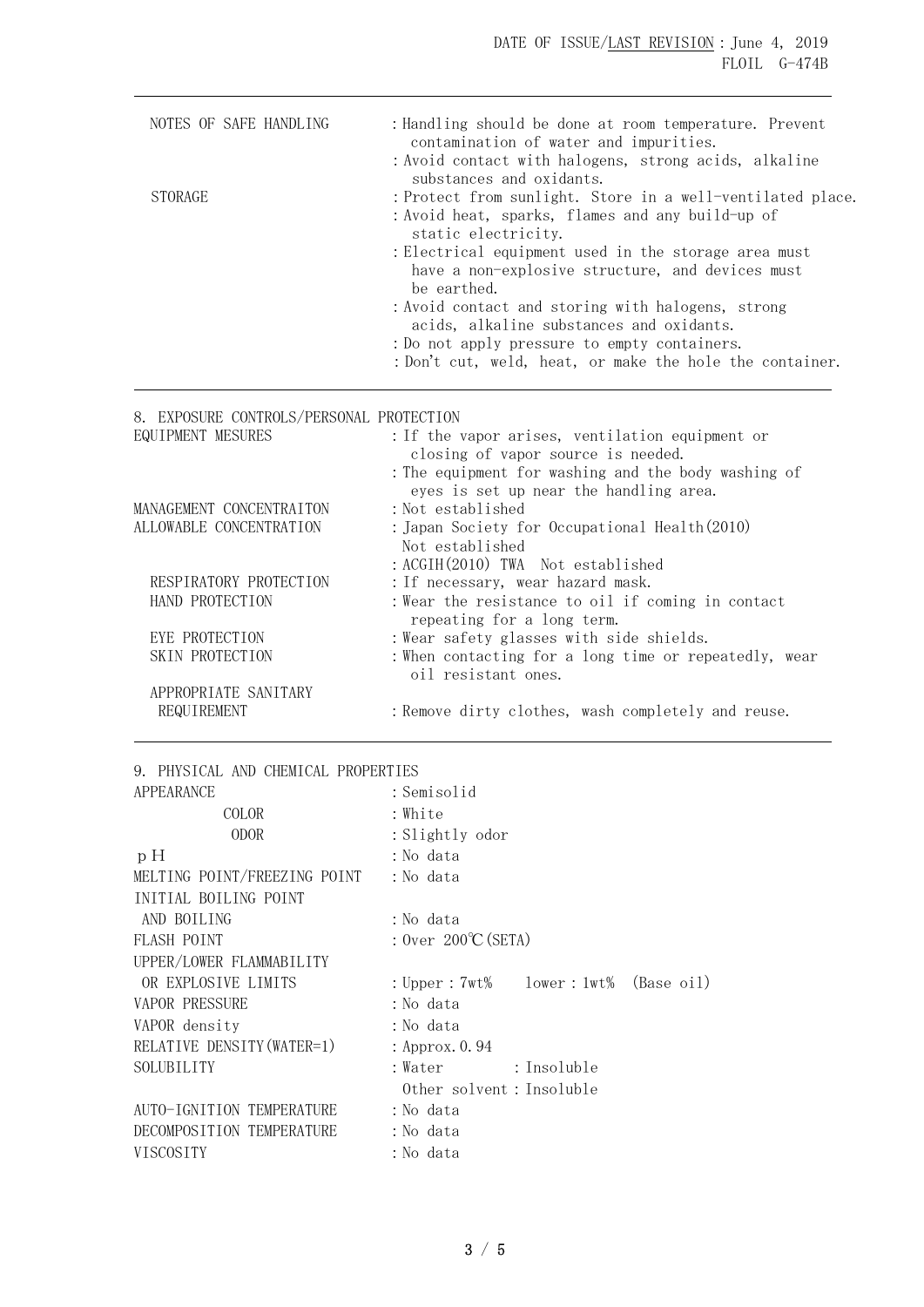| 10. STABILITY AND REACTIVITY<br><b>STABILITY</b><br>POSSIBILITY OF HAZARDOUS<br><b>REACTIONS</b><br>CONDITIONS TO AVOID<br>INCOMPATIBLE MATERIALS<br>HAZARDOUS DECOMPOSITIONPRODUCTS : CO<br><b>OTHER</b>           | : Stability at room temperature<br>: Avoid contact with strong acids<br>: Heating, high temperature, and contact hazardous material<br>: Avoid contact with halogens, strong acids, alkaline<br>substances and oxidants.<br>:No data available |  |
|---------------------------------------------------------------------------------------------------------------------------------------------------------------------------------------------------------------------|------------------------------------------------------------------------------------------------------------------------------------------------------------------------------------------------------------------------------------------------|--|
| 11. TOXICOLOGICAL INFORMATION<br>ACUTE TOXICITY                                                                                                                                                                     | : Oral : rat $LD_{50} \ge 4000$ mg/kg : Not classified<br>Dermal : No data<br>Inhalation (vapor) : No data                                                                                                                                     |  |
| SKIN CORROSION/IRRITATION<br>SERIOUS EYE DAMAGE/IRRITATION<br>RESPIRATORY OR SKIN SENSITIZATION : No data<br>GERM CELL MUTAGENICITY<br>BASE OIL<br>CARCINOGENICITY<br>THICKNER<br>ADDITIVE<br>REPRODUCTIVE TOXICITY | Inhalation(mist) : No data<br>: Causes skin irritation<br>: Cause serious eye irritation<br>:No data available<br>: IARC, OSHA, NTP, EU, EPA, ACGIH Not established<br>: No data available<br>: No data available<br>: No data available       |  |
| STOT-single exposure<br>STOT-repeated exposure<br>ASPIRATION HAZARD                                                                                                                                                 | : May cause respiratory irritation<br>: No data available<br>: No data available                                                                                                                                                               |  |
| 12. ECOLOGICAL INFORMATION<br>TOXICITY<br>FISH<br><b>OTHERS</b><br>PERSISTENCE/DEGRADABILITY<br>BIOACCUMULATIVE POTENTIAL<br>MOBILITY IN SOIL<br>OTHER ADVERSE EFFECTS                                              | : No data available<br>: No data available<br>: No data available<br>:No data available<br>:No data available<br>:No data available                                                                                                            |  |
| 13. DISPOSAL CONSIDERATIONS                                                                                                                                                                                         |                                                                                                                                                                                                                                                |  |
| WASTE DISPOSAL METHOD                                                                                                                                                                                               | : Consider disposal via licensed waste disposal<br>company. Scrap may be incinerated under properly<br>controlled condition. Follow all regulations in<br>your country.                                                                        |  |
| 14. TRANSPORT INFORMATION                                                                                                                                                                                           |                                                                                                                                                                                                                                                |  |
| sea and land.                                                                                                                                                                                                       | Not classified as dangerous in all means of transport regulations, including air,                                                                                                                                                              |  |
| INTERNATIANAL REGULATIONS<br>FOR TRANSPORT                                                                                                                                                                          | : Not regulated (Not dangerous)                                                                                                                                                                                                                |  |

| TURT TIVEROLUN T            | . Not regurated that daily cro |
|-----------------------------|--------------------------------|
| UN CLASS                    | : Not applicable               |
| UN NUMBER                   | : Not applicable               |
| PRODUCT NAME                | : Not applicable               |
| CONTAINER GRADE             | $:$ Not applicable             |
| SEAWATER POLLUTION MATERIAL | : None                         |
|                             |                                |